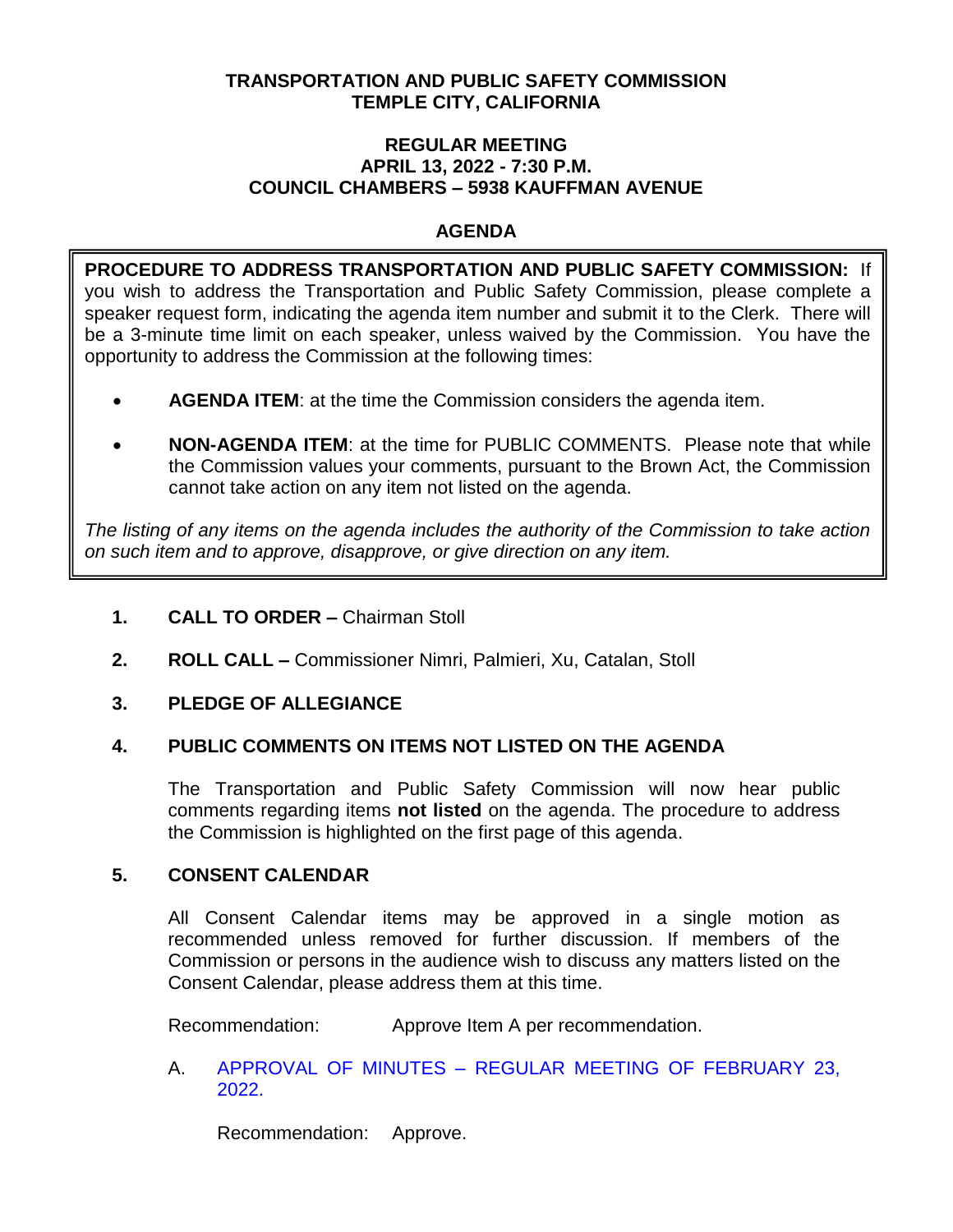# **6. PARKING CITATION HEARINGS**

Please note that the hearing is an informal proceeding and the rules of evidence required in a court trial do not apply.

### *Hearing Procedures:*

- When your case is called, approach the podium and state your name and address for the record.
- State whether or not you are the registered owner of the vehicle cited. If you are not the owner, please state your relationship to the owner.
- If you have a witness testifying on your behalf, the witness may be asked to wait in the lobby until called by the Commission.
- Present your case to the Commission. If you are submitting any documents or photographs relevant to your case, they will be retained by the City as part of the official file.
- The Commission will render a decision to uphold or dismiss your citation. A written notification of the Commission's decision will be mailed to you.
- If your citation is upheld, you may appeal the decision of the Commission to the Los Angeles Superior Court – Stanley Mosk Courthouse. You must file your appeal within 30 days from the date the written notification is mailed to you.

# **A. HEARINGS IN PERSON**

|    | 2. | <b>Zhong Liming</b><br>Lusik Ovakimayan | <b>Citation No. TC020010675</b><br><b>Citation No. TC020009822</b> |
|----|----|-----------------------------------------|--------------------------------------------------------------------|
| В. |    | <b>WRITTEN DECLARATION</b>              |                                                                    |
|    | 1. | <b>Fukui Tong</b>                       | <b>Citation No. TC040002306</b>                                    |
|    |    | 2. Lauren Hipskind                      | <b>Citation No. TC020010053</b>                                    |
|    | 3. | <b>Yuri Yoon</b>                        | <b>Citation No. TC020010267</b>                                    |
|    | 4. | <b>Ying Ying Shao</b>                   | <b>Citation No. TC020010424</b>                                    |
|    |    | 5. Silvia Tovan                         | <b>Citation No. TC020011555</b>                                    |
|    | 6. | <b>Christina Monge</b>                  | <b>Citation No. TC020008993</b>                                    |
|    |    |                                         |                                                                    |

# **7. UNFINISHED BUSINESS** – None

- **8. NEW BUSINESS** None
- **9. COMMUNICATIONS** None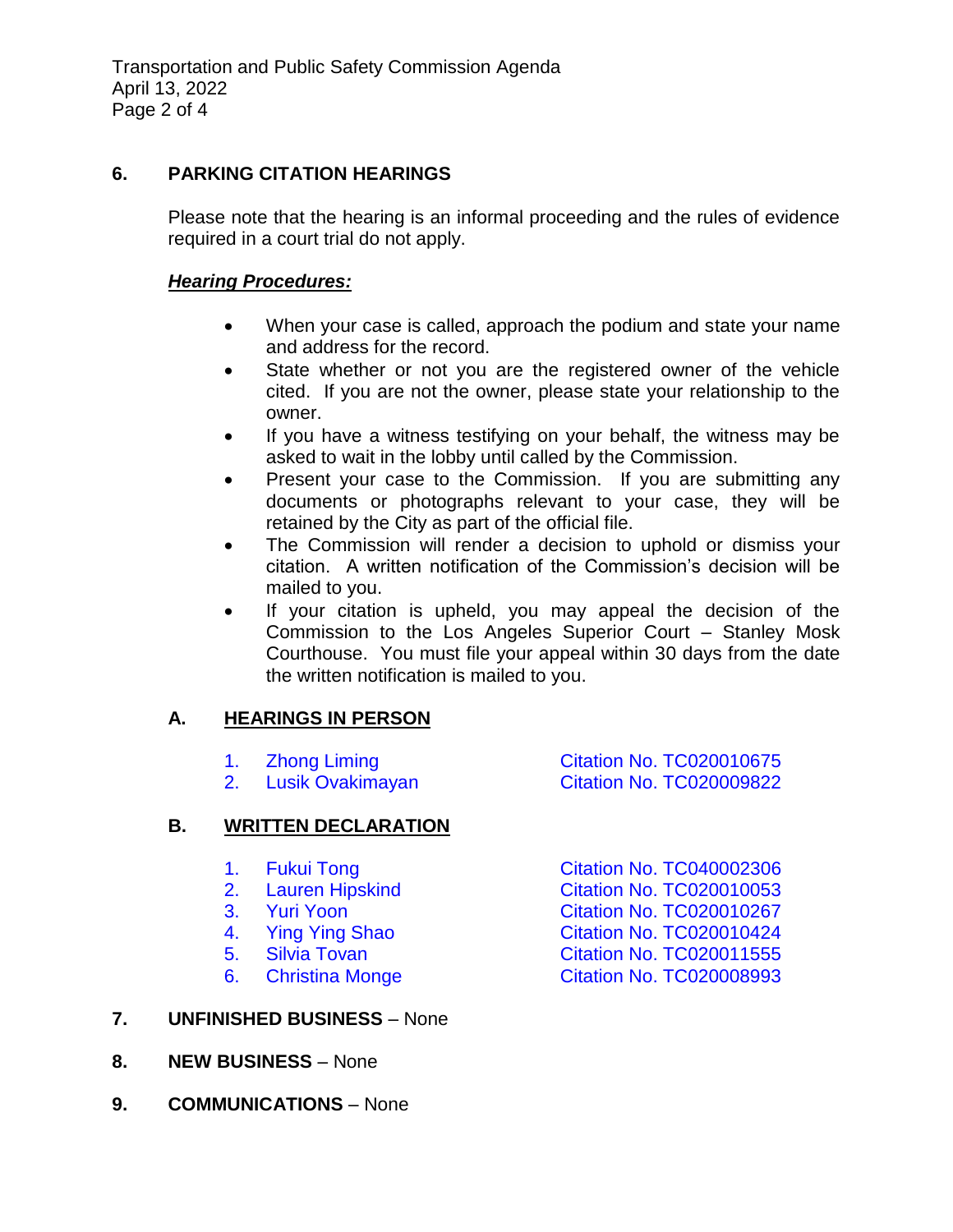### **10. ADDITIONAL PUBLIC COMMENTS ON ITEMS NOT LISTED ON THE AGENDA**

The Transportation and Public Safety Commission will now hear additional public comments regarding items **not listed** on the agenda. The procedure to address the Commission is highlighted on the first page of this agenda.

# **11. MATTERS FROM CITY OFFICIALS**

#### **12. COMMISSION ITEMS SEPARATE FROM THE REGULAR AGENDA**

- A. COMMISSIONER NIMRI
- B. COMMISSIONER PALMIERI
- C. COMMISSOINER XU
- D. VICE CHAIRMAN CATALAN
- E. CHAIRMAN STOLL

#### **13. ADJOURNMENT**

The next regular meeting of the Transportation and Public Safety Commission will be held on April, 27, 2022 at 7:30 p.m. in the Council Chambers, 5938 Kauffman Avenue, Temple City.

#### **NEXT REGULAR MEETING OF:**

| CITY COUNCIL                                | 7:30 P.M. | Apr. 19. 2022 |
|---------------------------------------------|-----------|---------------|
| <b>PARKS &amp; RECREATION COMMISSION</b>    | 7:30 P.M. | Apr. 20, 2022 |
| PLANNING COMMISSION                         | 7:30 P.M. | Apr. 26. 2022 |
| TRANSPORTATION AND PUBLIC SAFETY COMMISSION | 7:30 P.M. | Apr. 27, 2022 |
| YOUTH COMMITTEE                             | 5:30 P.M. | Apr. 28. 2022 |

Notice: Staff reports or other written documentation relating to each item of business of this Agenda are available for viewing on the City's website at [www.templecity.us](http://www.templecity.us/) and are on file in the Community Development Department located at City Hall, 9701 Las Tunas Drive, Temple City, California, and are available for review during regular office hours.

In compliance with the American with Disabilities Act, if you need special assistance to participate in this meeting, please contact the Secretary at (626) 285-2171. Notification 48 hours prior to the meeting will enable the City to make reasonable arrangements to ensure accessibility to this meeting.